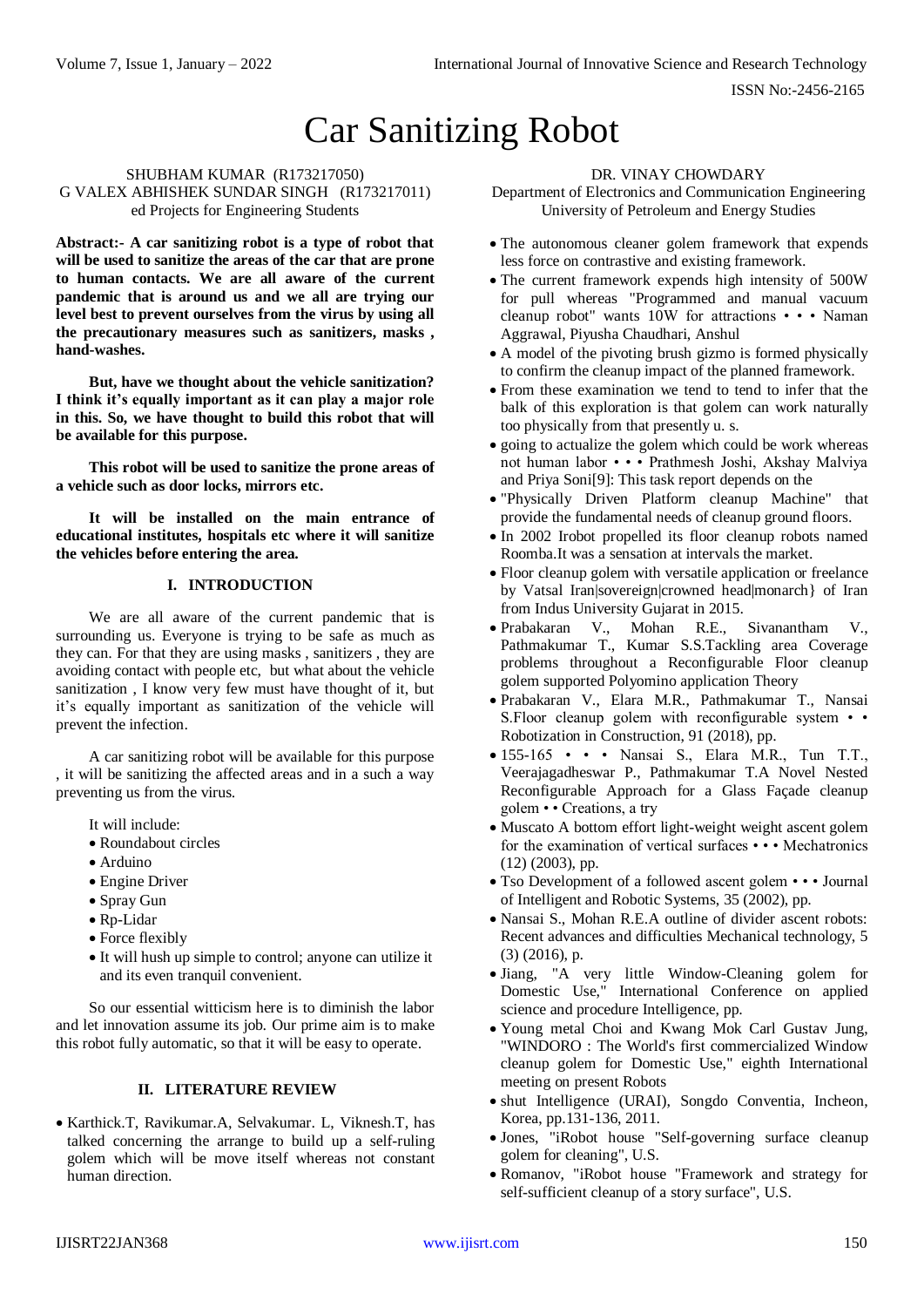

**III. BLOCK DIAGRAM**



So, after uploading the codes we will turn on the robot and it will perform its function of sanitizing. It will run automatically. It is a car sanitizing robot so it will be installed at the main entrance of the educational institutes as well as hospitals. Any vehicle approaching will have to stop at the entrance so that the robot may first sanitize the vehizle then only the vehicle will be allowed to enter.

It will be a very efficient way to do the sanitizing and it will help us to save time as well as to prevent us from the severes of covid.

- Our primary motive is to create a robot that can be operated for sanitizing activities.
- Our main objective is to run the robot automatically.



**Lidar Testing**

#### **V. RESULTS AND DISCUSSIONS**

After uploading the code the robot will be working accordingly. Along these lines, subsequent to transferring the codes we will turn on the robot and it will play out its capacity of purifying. It will run consequently. It is a vehicle purifying robot so it will be introduced at the fundamental passageway of the instructive establishments just as emergency clinics. Any vehicle moving toward should stop at the passageway so the robot may initially clean the vehizle then just the vehicle will be permitted to enter. It will be an effective method to do the disinfecting and it will assist us with saving time just as to keep us from the severes of Corona virus .The field of versatile advanced mechanics

is a lot bigger than what has been portrayed in this report. It covers self-sufficient driving on streets and across nation, flying and water-based portable robots, and a scope of indoor applications that are not identified with assembling. Truly, research in the United States has zeroed in generally on regions important to the military and crisis administrations since that is the place where subsidizing for research has been accessible. All the more as of late, interest has been filling in versatile robots to help individuals or offer types of assistance in light of the fact that there is an insight that automated arrangements may be industrially suitable. Examination in Europe has been more fluctuated and has tended to a greater amount of the producing needs, while Japan has centered, up to this point, on humanoid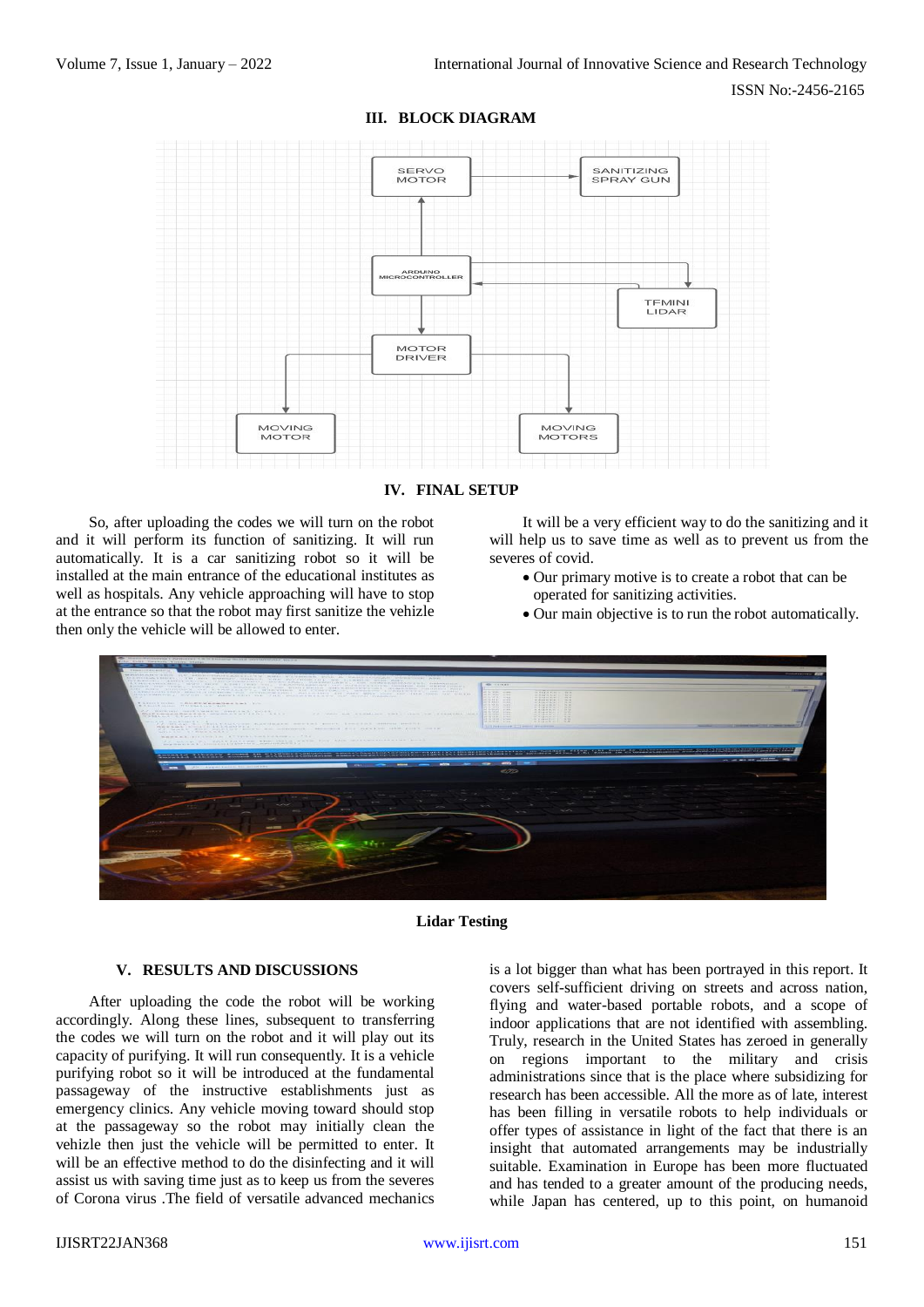#### ISSN No:-2456-2165

robots and Australia has directed generous work in mining and horticulture. These strands of exploration are beginning to be consolidated into frameworks with more noteworthy capacities both for development and self-ruling activity. Accordingly, it tends normal that the quantity of portable robots in assembling will increment and the errands that they will be required to achieve will turn out to be more perplexing. With an equal expansion in sensor handling abilities and equipment power, it will turn out to be more normal for individuals and robots to communicate in a typical workspace. A scope of assembling applications will be made conceivable that are presently troublesome or costly to accomplish. For instance, rather than requiring enormous, custom machine apparatuses to manufacture huge segments, it will be conceivable to move more modest, universally useful apparatuses around the segment and create it in a new way. This will require exceptionally exact position estimations, yet such apparatuses as of now exist and have begun to be applied in advanced mechanics applications. Another bit of leeway of not needing enormous "landmark" machine instruments is greater adaptability in orchestrating the mechanical production system and, at last, empowering dynamic reconfiguration as the item blend changes. Different preferences of utilizing versatile robots incorporate the capacity to offload perilous or ergonomically-testing assignments from individuals and to computerize dull undertakings for example, kitting and palletizing. Before these capacities can arrive at the commercial center, in any case, merchants should have the option to ensure the particulars and scope of use territories of their items, and buyers will need methods of looking at items and figuring out which are generally fit to their requirements. This will require execution measurements and methods that are as of now in their earliest stages. There will likewise be the need to program the assignments the robots will complete in a simple and adaptable way, to have the option to change errands quickly as the item blend changes, and to manage the substantially less obliged workplaces that unavoidably go with individuals working close by robots. Principles will likewise must be improved and fit, particularly when versatile robots fuse controllers and handy end-effectors. While progress is being made on all fronts, almost certainly, presentation of new abilities for assembling will be moderate. There is a requirement for more centered exploration around assembling advanced mechanics and particularly on versatile robots that can design their own ways, limit themselves definitely, and have adequate sensors and nonexclusive enough controllers to complete humanlike undertakings in unstructured processing plants. Robotization expands administrator productivity. Need of talented work is disposed of. Execution of electrostatic spray painting diminishes the paint utilization by 9%. Hence, expanding the overall revenues. Electrostatic shower painting for huge scale creation builds profitability and consistency in quality, lessening revamp and limiting dismissal. Precise way arranging of shower design assists with advancing dispose of twofold covers and run-offs. The framework paints just when an article is distinguished. The

sensors identify the limits and geographies and relying upon it can paint different kinds ofaxles. This framework can be incorporated with least changes to the current framework.



Side View



Front View



The robot in action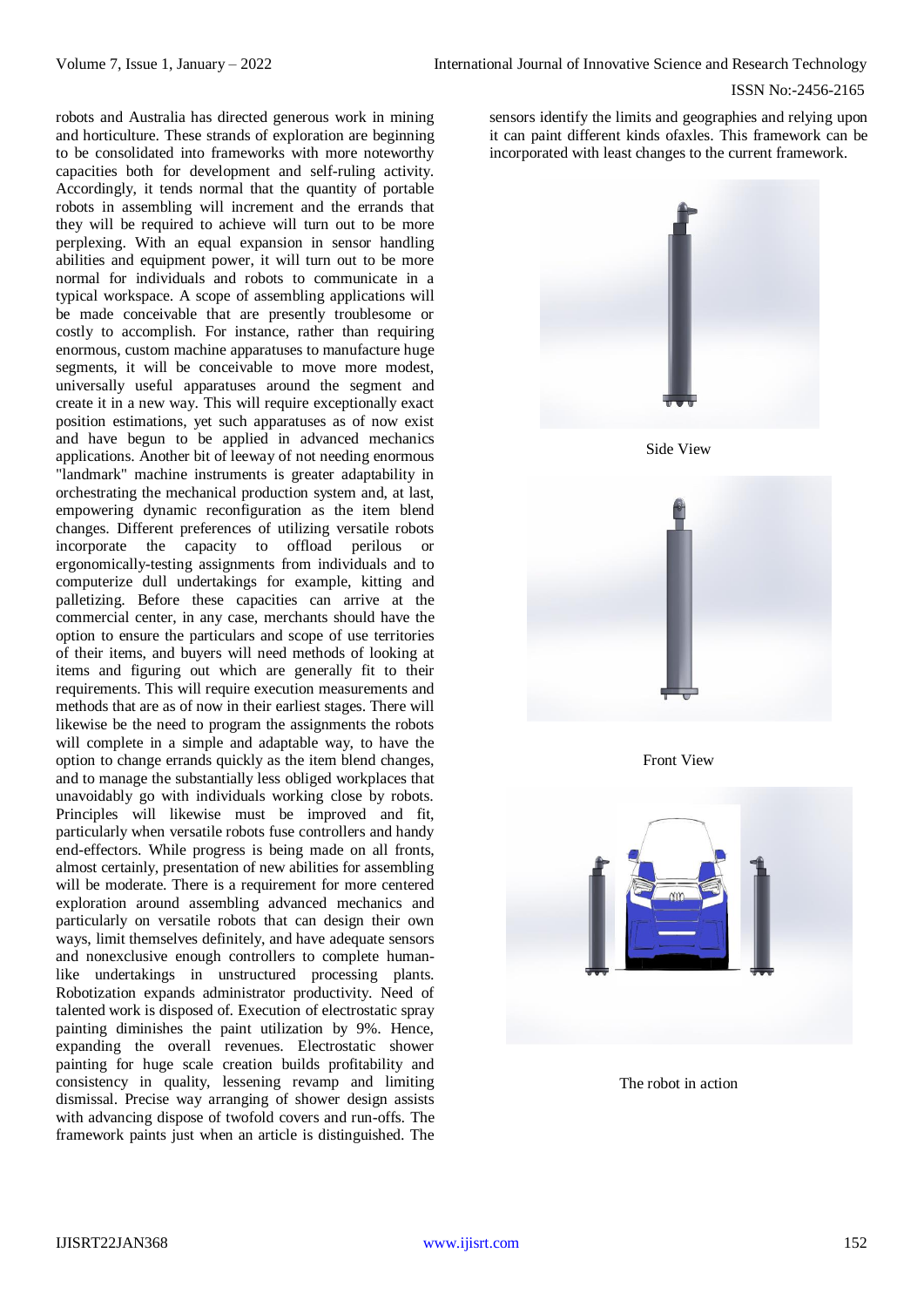## **VI. SIMULATION RESULT**



Here we have an arduino uno connected with 2 dc motors and one servo motor and an ultrasonic sensor. As the vehicle approaches the spray gun attached to the servo starts functioning.

### **VII. CONCLUSION AND FUTURE SCOPE**

It will be used to sanitize the important parts of the car. The important parts includes the parts that are prone to human contact. It will be working for both sides of the car.

The showering system can be firmly seen by utilizing a camera which would be mounted close the automated arm giving the rancher live input of the showering. Coordinated GSM module which could control the start/stop and run activity of the robot. SMS based framework to begin and stop the administration Prearranged GUI based route framework. Android interface to explore the robot.

Programming dependent on yield type and sum.

#### **REFERENCES**

- [1.] Review number 1 How computerized things become social things, second ACM/IEEE International Conference on Human Robot Interaction – HRI '07, pp.
- [2.] Number 2 Smart Floor Cleaning Robot (CLEAR)" in IEEE standard 2015.
- [3.] Number 3Audit Paper Based on Cleaning Robot", vol.3 No.5 May 2016
- [4.] Number 4, has inspected the arrangement to develop an independent ROBOT that can move without constant human heading.
- [5.] Oneself decision cleaner ROBOT system uses less power on differentiating and the current structure.
- [6.] The current structure consumes high force of 500W for attractions however "Modified and manual vacuum cleaning robot" requires 10W for pull.
- [7.] Number 5 : This endeavor report relies upon the "Truly Driven Platform Cleaning Machine" which gives the basic needs of cleaning ground floors.
- [8.] IEEE Standard for User Interface Elements in Power Control of Electronic Devices used in Office/Consumer Environments, IEEE Standard 1621,2004(R2009).
- [9.] Irobot.com, 'iRobot Corporation: We Are The Robot Company', 2015. [Online].
- [10.] Neato Robotics | Smartest, Most Powerful, Best Robot Vacuum', 2015. [Online].
- [11.] 'Latest Dyson Vacuum Cleaner Technology | Dyson.com', 2015. [Online].
- [12.] Dyson 360 Eyeâ, $\phi$  robot, 'Dyson 360 Eyeâ, $\phi$  robot', 2015. [Online].
- [13.] Buck, 'The Best Robot Vacuums of 2015 | Top Ten Reviews', TopTenREVIEWS, 2014. [Online].
- [14.] Andrew Ziegler, Duane Gilbert, Christopher John Morse, Scott Pratt, Paul Sandin, Nancy Dussault, Andrew Jones, "Self-overseeing surface cleaning robot for wet and cleaning," U.S.
- [15.] Shih-Che HUNG, Yao-Shih Leng, "Cleaning robot and control system thereof," U.S.
- [16.] Andrew Ziegler, Christopher John Morse, Duane L.
- [17.] S. G. Tzafestas, Introduction to Mobile Robot Control: Elsevier, 2014.
- [18.] Wikipedia Contributors. (02/12/2014). Automated guided vehicle. Available: [http://en.wikipedia.org/w/index.php?title=Automated\\_g](http://en.wikipedia.org/w/index.php?title=Automated_guided_vehicle&oldid=591910144) uided vehicle&oldid=591910144
- [19.] Wikipedia Contributors. (02/03/2014). Mobile Robots. Available: [http://en.wikipedia.org/wiki/Mobile\\_robot 14](http://en.wikipedia.org/wiki/Mobile_robot%2014)
- [20.] Material Handling Institute, "Material Handling and Logistics U. S. Roadmap," Material Handling Institute [http://www.mhlroadmap.org/downloads/mhl\\_roadmap.z](http://www.mhlroadmap.org/downloads/mhl_roadmap.zip%202014) [ip 2014.](http://www.mhlroadmap.org/downloads/mhl_roadmap.zip%202014)
- [21.] Robotics VO. (2013). A Roadmap for U.S. Robotics: From Internet to Robotics. Available: http://www.google.com/url?sa=t&rct=j&q=&esrc=s&fr m=1&source=web&cd=1&ved=0CCkQFjA A&url=http%3A%2F%2Froboticsvo.us%2Fsites%2Fde fault%2Ffiles%2F2013%2520Robotics%2520Roadmap rs.pdf&ei=J77vUvaVB4vNsQSmg4CIBg&usg=AFQjC NFzYOed3AlQ-